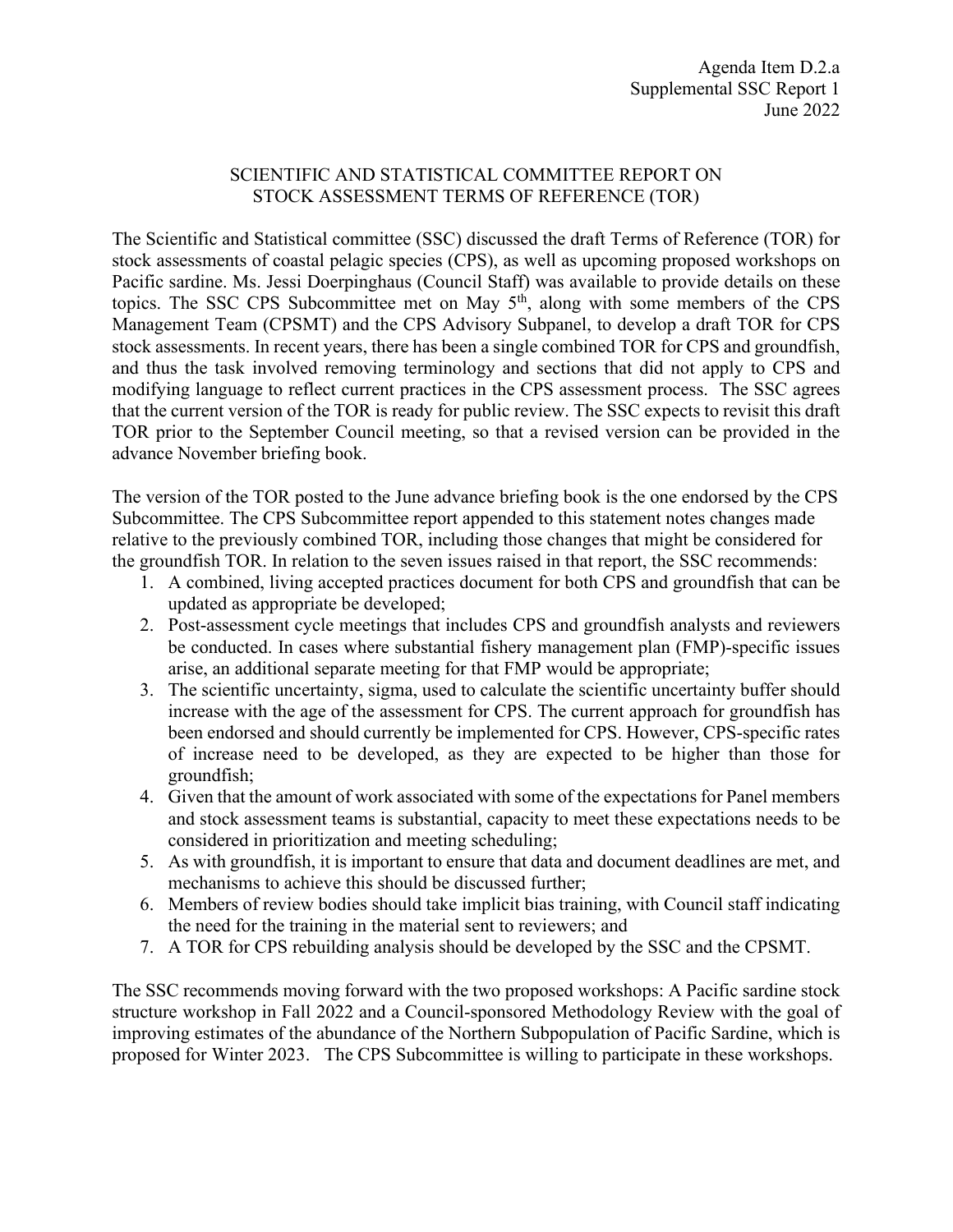# REPORT OF THE SCIENTIFIC AND STATISTICAL COMMITTEE COASTAL PELAGIC SPECIES SUBCOMMITTEE

The SSC's Coastal Pelagic Species (CPS) Subcommittee (CPSSC) met via webinar on May 5, 2022 to discuss revisions to a draft Terms of Reference (TOR) for CPS Assessments, as well as plans for proposed CPS workshops in late 2022 and early 2023. Members of the CPS Management Team (CPSMT), CPS Advisory Subpanel (CPSAS), past Stock Assessment Review (STAR) Panels and Stock Assessment Teams (STATs) were present.

# **CPS Stock Assessment Terms of Reference**

The draft CPS TOR for 2023-2024 was adapted from the previous combined TOR for groundfish and CPS assessments. In reviewing the draft TOR, the CPSSC identified several changes necessary to tailor the TOR to CPS and incorporated these into a revised draft. The CPSSC also identified several changes that might merit incorporation into the groundfish TOR as well and incorporated these changes while flagging them for full SSC review. Finally, the CPSSC identified several issues, many with the potential to affect both TORs, which merited discussion by the full SSC before implementing changes to the draft TOR. These different categories of TOR changes or potential changes are discussed below in turn.

## *CPS-specific changes*

- The introduction to the CPS TOR acknowledges that until recently a combined groundfish-CPS TOR was used (although there was a separate CPS TOR before that) and summarizes the major changes.
- Material describing data-moderate and data-limited assessments was removed, as these have only been applied to groundfish, and most accepted approaches are not well suited to CPS life histories.
- It was noted that catch reports for CPS "may be" reviewed by the SSC but have not been to date.
- Reference to ecosystem dynamics as a particular topic for methodology review was removed, though the incorporation of ecosystem expertise in STAR Panels as appropriate was retained.
- Reference to a rebuilding TOR was removed because no rebuilding TOR exists for CPS. The need for a rebuilding TOR has been highlighted by CPS STAT and should be discussed by the full SSC (see below).
- Language suggesting that update assessments were only done for stocks with relatively "stable" full assessments was removed.
- Description of the CPS stock assessment prioritization process and the anchovy management framework was added.
- It was noted that STAR Panels should, if appropriate, raise concerns about the continued suitability of any of the parameters driving harvest control rules (e.g., temperature dependence, distribution terms) and not just F<sub>MSY</sub>/E<sub>MSY</sub> values.
- The equation for calculating sigma from an assessment's internal estimate of uncertainty was removed.
- Descriptions of timelines and document deadlines were revised to be consistent with the CPS assessment schedule. For example, final completion of assessment documents was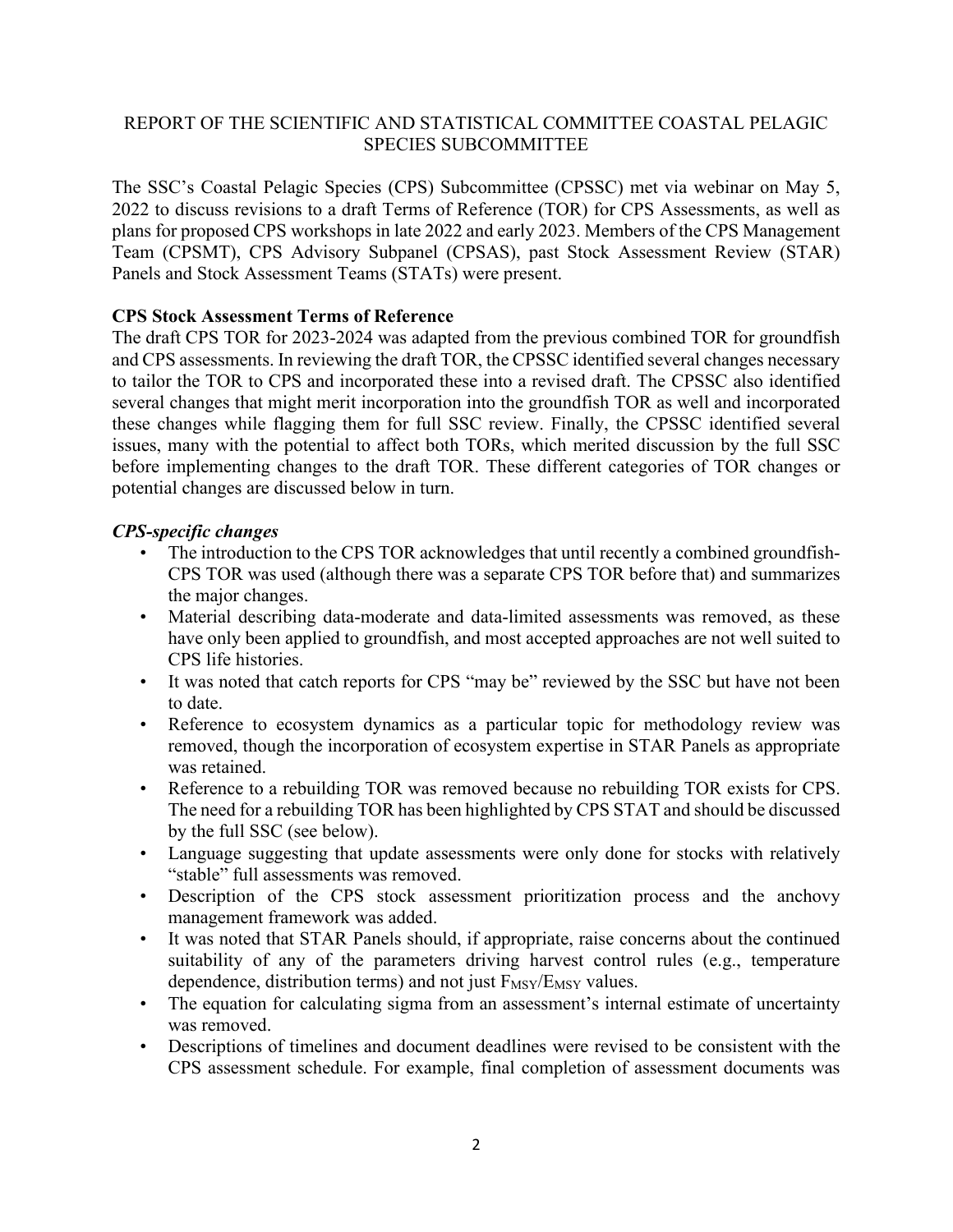changed from "the November briefing book deadline" to "following the meeting in which the assessment is adopted."

- For catch-only projections, primary responsibility for catch streams was assigned to the STAT, in consultation with the CPSMT.
- The sample table for catch-only projections will be revised to reflect the projection periods and quantities needed for CPS.
- References to "actively managed" versus "monitored" stocks were removed as this terminology is no longer used by the Council.
- The description of category 3 assessments was revised to reflect situations other than datalimited assessments.
- With respect to developing assessment prioritization guidance (section 5.5), National Marine Fisheries Service "NMFS" was changed to "NMFS/ the CPSMT."
- Although CPS Management Team responsibilities were trimmed relative to the Groundfish TOR, the CPSMT still has concerns, and will provide a draft replacement paragraph.
- With respect to assessment updates, it was noted that Council Operating Procedure 9 outlines the schedule for update assessments by species.

# **Changes made to CPS TOR that may merit consideration for groundfish TOR as well**

- The reference to the TOR being included in the Council's Statement of Organization, Practices and Procedures (SOPP) was removed because it is not true for the CPS TOR. It should be verified that this remains true for groundfish, or if the groundfish TOR should be revised accordingly.
- Language about the Federal Advisory Committee Act (FACA) is not relevant to how reviews are actually conducted and so was dropped from the CPS TOR, it might merit removal from the groundfish TOR as well.
- The language describing methodology review panel reports was modified because the review panel report does not necessarily reflect the decisions of the SSC; the SSC reviews the panel report and may or may not adopt its recommendations. A similar change in the groundfish TOR may be warranted.
- Language describing the calculation of sigma was revised to clarify that the STAT and Council Staff have a role in initial recommendations of methods to determine sigma, but the final decision on sigma lies with the SSC. The corresponding language in the groundfish TOR may need revision as well.
- To the extent that pre-assessment workshops are held for CPS, it was the CPSSC's position that the STAR Panel Chair should be encouraged, but not expected or required, to attend. A similar change may be warranted to the groundfish TOR, or it may become harder to find STAR Panel Chairs.
- Language on detailed comments from advisors (CPSMT and CPSAS) in STAR Panel Reports versus separate advisory body reports was removed from the CPS TOR. Similar language in the groundfish TOR might merit revisiting.
- CPSSC members are not expected to attend pre-assessment workshops. It may be worth revisiting expectations of the Groundfish Subcommittee for pre-assessment workshop attendance.
- Language was added clarifying the definition of "competing STATs" and when such a scenario might arise. This could be suitable for inclusion in the groundfish TOR as well.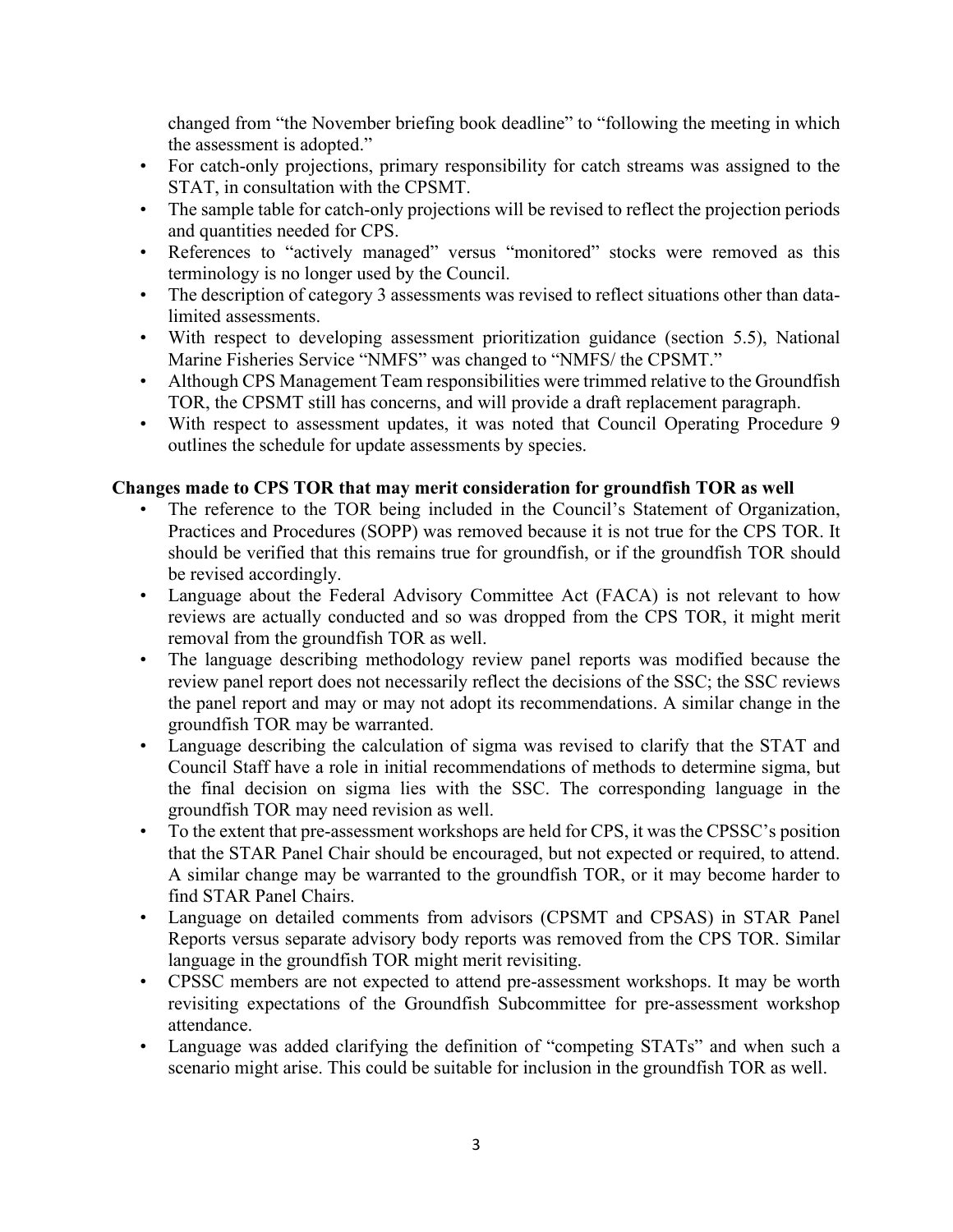- With respect to "within STAT" disagreements, the CPSSC suggested leaving the existing language, recognizing that it is impossible to anticipate every potential scenario and resolution regarding conflicts and disagreements.
- With respect to new data sources or methods, the language that such changes "should ideally be reviewed by a methodology review panel" was changed to "should typically be reviewed..."
- Language "requiring" Council staff to enforce data deadlines was removed, due to absence of meaningful enforcement mechanisms. Language regarding STAT responses to CPSMT or Council Staff requests regarding annual catch limit alternatives for forecasts was amended to add the words "prior to the end of the STAR panel."
- The workshop clarified that catch reports are reviewed by the SSC.

## **Issues identified for discussion by the full SSC**

- The merits of a combined stock assessment "best practices" for both groundfish and coastal pelagic species versus separate documents for each FMP, and their respective schedules for updating, warrants discussion.
- The merits of combined versus separate post-assessment process review meetings (a.k.a. post-mortems) should be discussed.
- It was unclear whether the SSC intended to adopt the practice of increasing sigma over the course of projection periods for CPS in the same manner as groundfish. This should be clarified, and SSC guidance should be clearly communicated and followed in the future.
- The implications of workload creep (e.g., CPSSC attendance at pre-assessment workshops, expectations for STAR Panel Chairs to be available for CPSMT and Council meetings) should be considered relative to the continued availability of reviewers.
- Deadlines, and means of enforcing them, may be needed for provision of data and requests for projections, as well as the preparation of supplemental reports and rebuttals should be clarified.
- The appropriateness of the recommendation that STAR Panelists participate in implicit bias training should be discussed.
- A TOR for CPS rebuilding analysis should be developed.

#### **Proposed Sardine Workshops**

Mr. Dale Sweetnam (Southwest Fisheries Science Center) discussed two Pacific Sardine Workshops, tentatively scheduled for Fall 2022 and February 2023. The workshops were designed to address research and data needs that were previously identified by the SSC, CPSMT, and CPSAS.

The first workshop is designed to address the sardine stock structure to better delineate the Northern Sub-Population (NSP) and Southern Sub-Population (SSP) and improve the catch on which NSP assessments are based. The currently-used methods will be reviewed and alternative approaches explored. Mr. Sweetnam stated that NMFS would host this workshop. However, the issue of reimbursing attendees was raised if NMFS hosted the meeting, which raises the question of whether this should be a Council-sponsored workshop.

The second Workshop, proposed for 2023, is intended to be a methodology review and would be sponsored by the Council. The goal of this review is to improve estimates of NSP abundance. If the first Workshop recommends new methods be adopted to improve the delineation of the NSP and SSP stocks, these will need a review prior to use in a new assessment. Other potential topics